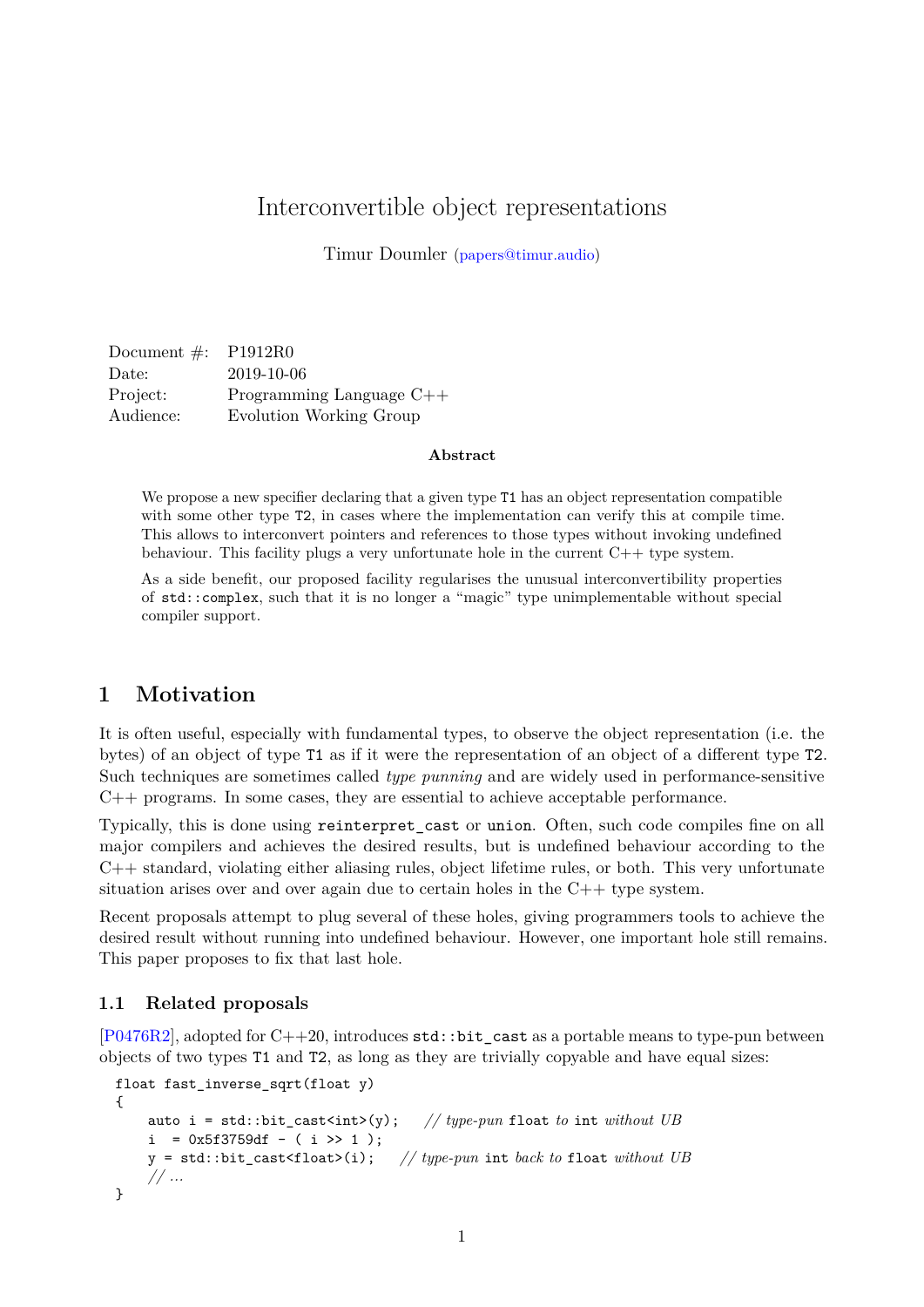[\[P0593R4\]](#page-3-1) proposes a mechanism to implicitly create an object of type T from a sequence of bytes that holds a valid representation of such an object. This allows conversions which would be undefined behaviour in the current  $C++$  standard:

```
void process(Stream* stream)
{
    std::unique ptr<char[]> buffer = stream->read();
    auto* foo = reinterpret_cast<Widget*>(buffer.get());// type-pun char[] to Foo without UB
    process foo(foo);
}
```
Finally, [\[P1839R0\]](#page-3-2) proposes a fix to the object model that allows the reverse: directly accessing the sequence of bytes that makes up the representation of an existing object of type T. This would be again undefined behaviour in the current C++ standard:

```
void print_bytes(float f)
{
    auto* bytes = reinterpret_cast<unsigned char*>(&f);
    for (int i = 0; i \leq sizeof(float); ++i)std::cout << bytes[i]; // print byte i of representation of f without UB
}
```
### **1.2 The remaining type system hole**

However, there remains an important use case that is not addressed by any of those proposals. Consider a standard-layout type such as

struct two\_floats { float x, y; };

On all platforms known to us, the object representation of such a type will be identical to that of an array of two floats. However, if we wish to access it as such, we immediately invoke undefined behaviour:

```
two_floats* tf = read_data();
auto* f = reinterpret_cast<float*>(tf);
std::cout << f[0] << ',' << f[1]; // UB! Can't do pointer arithmetic on f
```
According to the current language rules, two\_floats and float[2] are not pointer-interconvertible. std::bit\_cast does not help at all in this case.

In real life, the need for such casts arises e.g. when working with packs of fundamental types that interoperate with a SIMD type such as  $\mod{m}$  m128. To pass a data stream across an API boundary, it is often necessary to cast between an array of such packs and an array of objects of the underlying fundamental type.

## **2 The curious case of std::complex**

Curiously, the C++ standard already allows exactly the kind of interconvertibility that we are proposing, but only for one specific class in the standard library: std::complex. The wording in [complex.numbers]p4 says:

If z is an lvalue of type *cv* complex<T> then:

- the expression reinterpret\_cast<*cv* T(&)[2]>(z) shall be well-formed,
- reinterpret\_cast<*cv*  $T(k)[2]>(z)[0]$  shall designate the real part of z, and
- reinterpret\_cast<cv  $T(k)[2]>(z)[1]$  shall designate the imaginary part of z.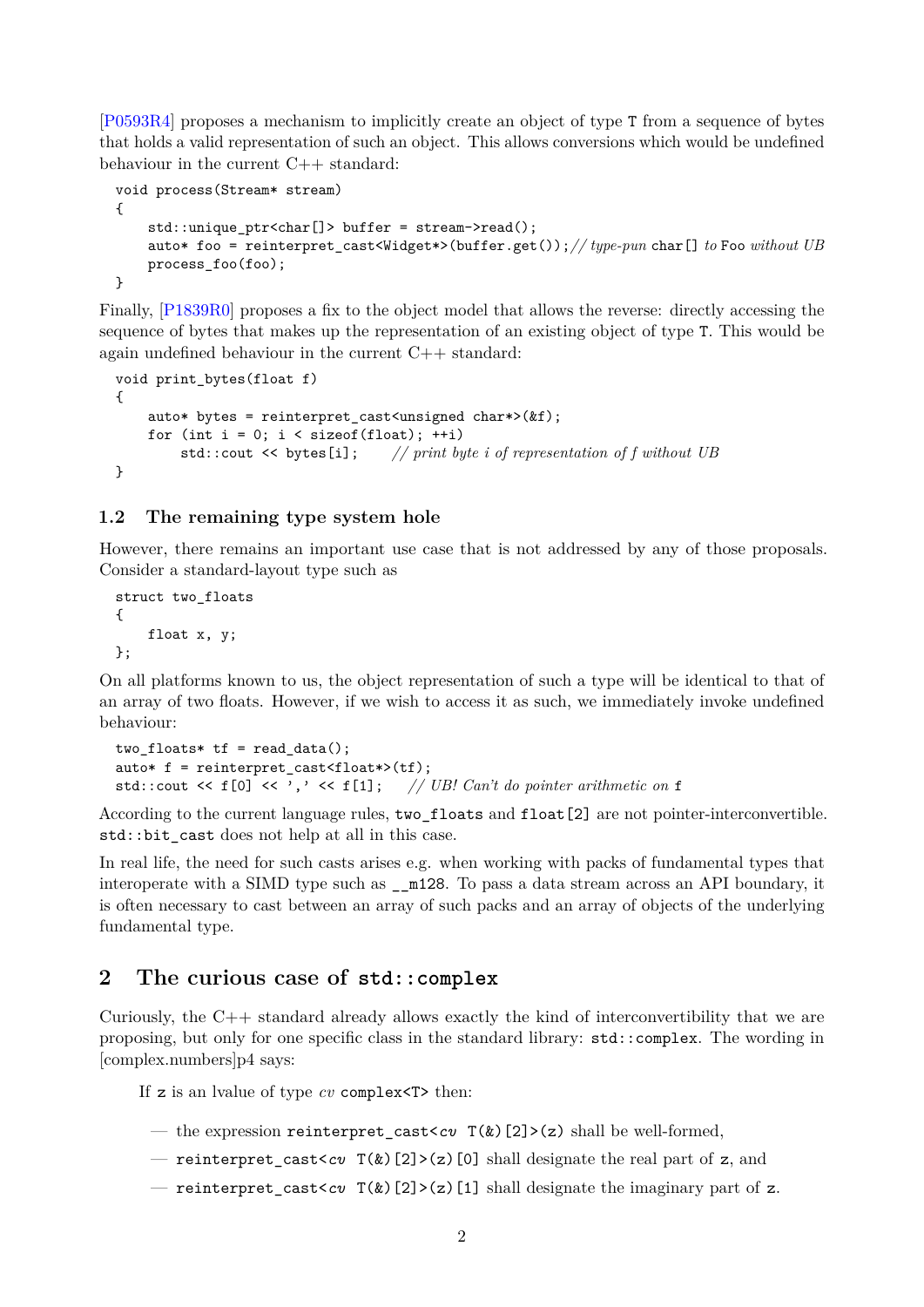This is interesting, because it allows interconvertibility between std::complex<T> and T[2] by fiat, regardless of how std::complex<T> is defined, because the implementation "knows" that the two types have the same layout.

If std::complex<T> is implemented as having a data member of type T[2], the above cast would work due to existing pointer-interconvertibility rules, which allow to type-pun between a standardlayout class object and its first non-static data member.

However, if std::complex<T> is implemented as having two data members of type T, like our struct two floats above (notably, the libc $++$  implementation of  $std::complex$  does exactly this), there is no way to reconcile the above requirement on std::complex with the language rules, except by allowing the specific casts *by fiat* for this specific type. This is exactly what the C++ standard is doing here – arguably, an unfortunate solution.

The subsequent part of the wording in [complex.numbers]p4 is even more interesting:

Moreover, if a is an expression of type *cv* complex  $\langle T \rangle^*$  and the expression a[i] is well-defined for an integer expression  $i$ , then:

- reinterpret\_cast<*cv* T\*>(a)[2\*i] shall designate the real part of a[i], and
- reinterpret\_cast<*cv*  $T^*$ >(a)[2<sup>\*i</sup> + 1] shall designate the imaginary part of a[i].

This essentially allows to arbitrarily pointer-interconvert between std::complex<T>\* and T\*. Unlike the first part of  $[complex numbers]p4$ , there is no way to make this work with the current  $C++$ language rules *regardless* of how std::complex<T> is implemented under the hood, except by fiat for this specific type.

Crucially, taken together, the conversions above are exactly what we want to allow for our userdefined types such as two\_floats. Our task is therefore to turn these rules that currently exist only for  $\text{std}$ :: $\text{complex}$  into a generic tool that a  $C++$  programmer can use for their own types.

## **3 Proposed solution**

We propose a new specifier that can be added to the declaration of a type to specify an *object representation compatibility requirement*. The actual spelling of such a specifier is of course subject to bikeshedding. In the meantime, we use a new keyword layoutas(*type-id* ) as a placeholder for the final spelling, since the new specifier has properties similar to the existing alignas specifier specifying an alignment requirement, and should occupy a similar place in the grammar. Using this temporary placeholder syntax, we can now express our intent as follows:

```
struct two_floats layoutas(float[2])
{
    float x, y;
};
```
This declares that an object of type two\_floats has an object representation compatible with that of an object of type float[2]. If the implementation cannot prove that this is actually the case, the program is ill-formed. Otherwise, we can use this information to allow for relaxed interconvertibility rules to allow a pointer or reference to an object of type two\_floats to be cast to a pointer or reference to float [2].

In general, if a type T1 is declared with layoutas(T2), we can say that an object of type T1 is *object-representation-compatible* with an object of type T2, and allow the following conversions:

<sup>—</sup> If z is an lvalue of type *cv* T1, then reinterpret\_cast<*cv* T2&>(z) shall be well-formed,